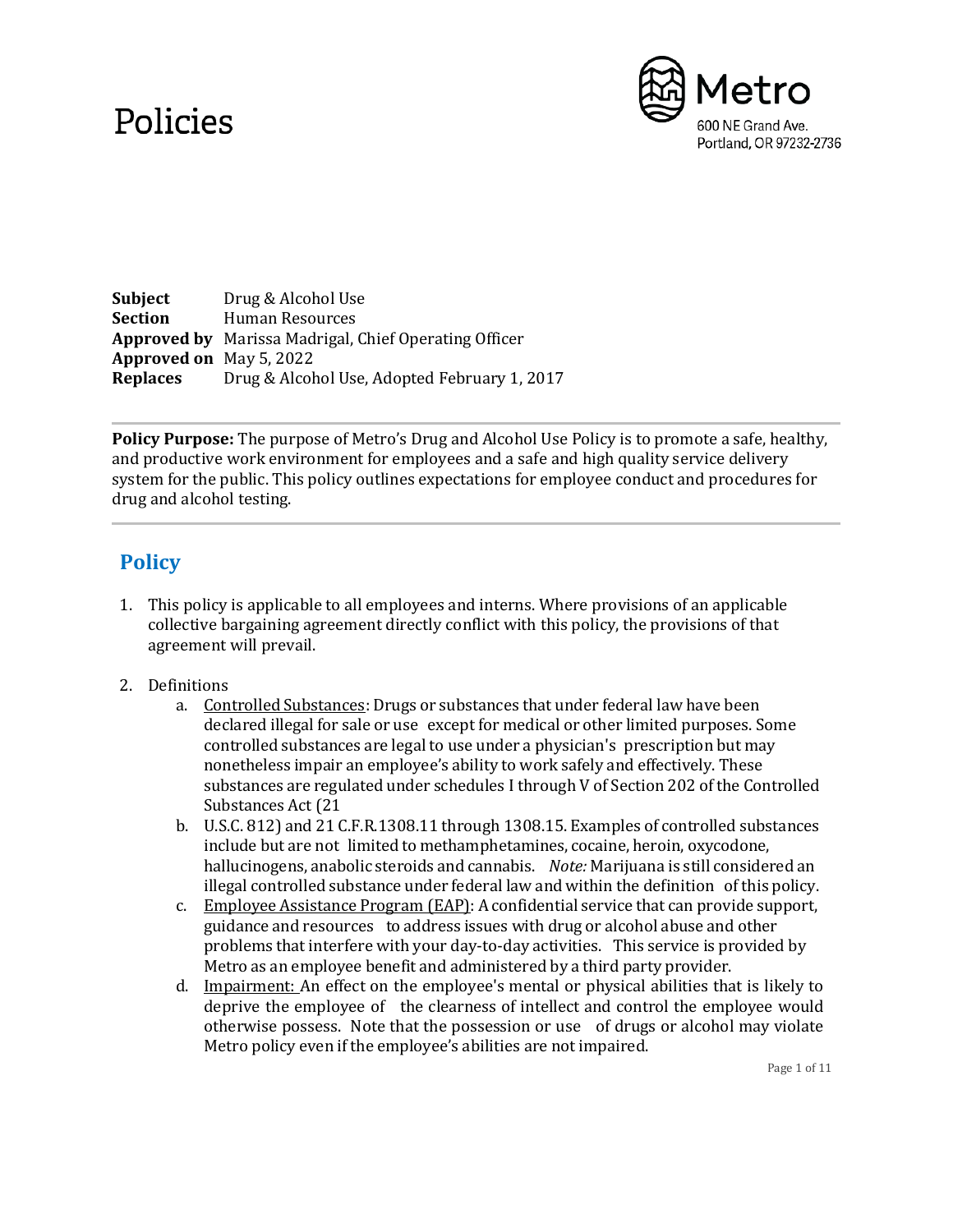- e. Positive test for alcohol: When an employee has an alcohol test result showing an alcohol concentration level of 0.02 or greater.
- f. Positive test for drugs: A confirmed positive test result for use of controlled substances per this policy. In addition, it means the misuse of legal drugs (prescription and possibly over-the-counter).
- g. Reasonable suspicion: An articulable belief based on specific, observable facts and reasonable inferences drawn from those facts.
- h. Substance abuse professional: Licensed medical professional or a licensed and certified psychologist, social worker, employee assistance professional, or addiction counselor (certified by the National Association of Alcoholism and Drug Abuse Counselors Certification Commission) with knowledge of and clinical experience in the diagnosis and treatment of alcohol and controlled substance-related disorders.
- 3. Compliance with Metro's Drug and Alcohol Use Policy is a condition of employment for all employees. Employees are expected to report to work in an appropriate mental and physical condition towork safely and effectively and to represent Metro's values to co-workers and the public. The possession and use of unlawful controlled substances and the misuse of alcohol, prescriptiondrugs or over-the-counter drugs in theworkplace are inconsistentwith Metro's values of public service, excellence, and respect. Violations of this policy may lead to discipline, up to and including termination.
- 4. Metro encourages employees to reportworkplace injuries, accidents and illnesses. While Metro will not take any adverse employment action against employees for reporting such issues, Metro retains the right to discipline employees for violating Metro policies and safety protocols.
- 5. Employees may be required to undergo drug and alcohol testing under certain circumstances, including following the report of a workplace accident or injury, and/orwhere reasonable suspicion supports the belief that the employee is impaired by drugs or alcohol.
- 6. Metro encourages employees with substance abuse problems to seek voluntary assistance through Metro's Employee Assistance Program (EAP) and/or a chemical dependency rehabilitation program.
	- a. It is the employee's responsibility to seek help before drug and alcohol problems adversely affect their work performance or lead to violations of this or other employment policies.
	- b. Often, an employee's health benefits provide resources for a drug or alcohol problem. The EAP may also be a resource for employees seeking counseling and referral assistance for a drug or alcohol problem.
- 7. Some venues and departments have individual work rules addressing drug and alcohol use that may be stricter than this policy. If an employee works for a venue or department with its own work rules, the employee must abide by both those work rules as well as the provisions of this policy.
- 8. All employees shall report to work in an appropriate mental and physical condition to work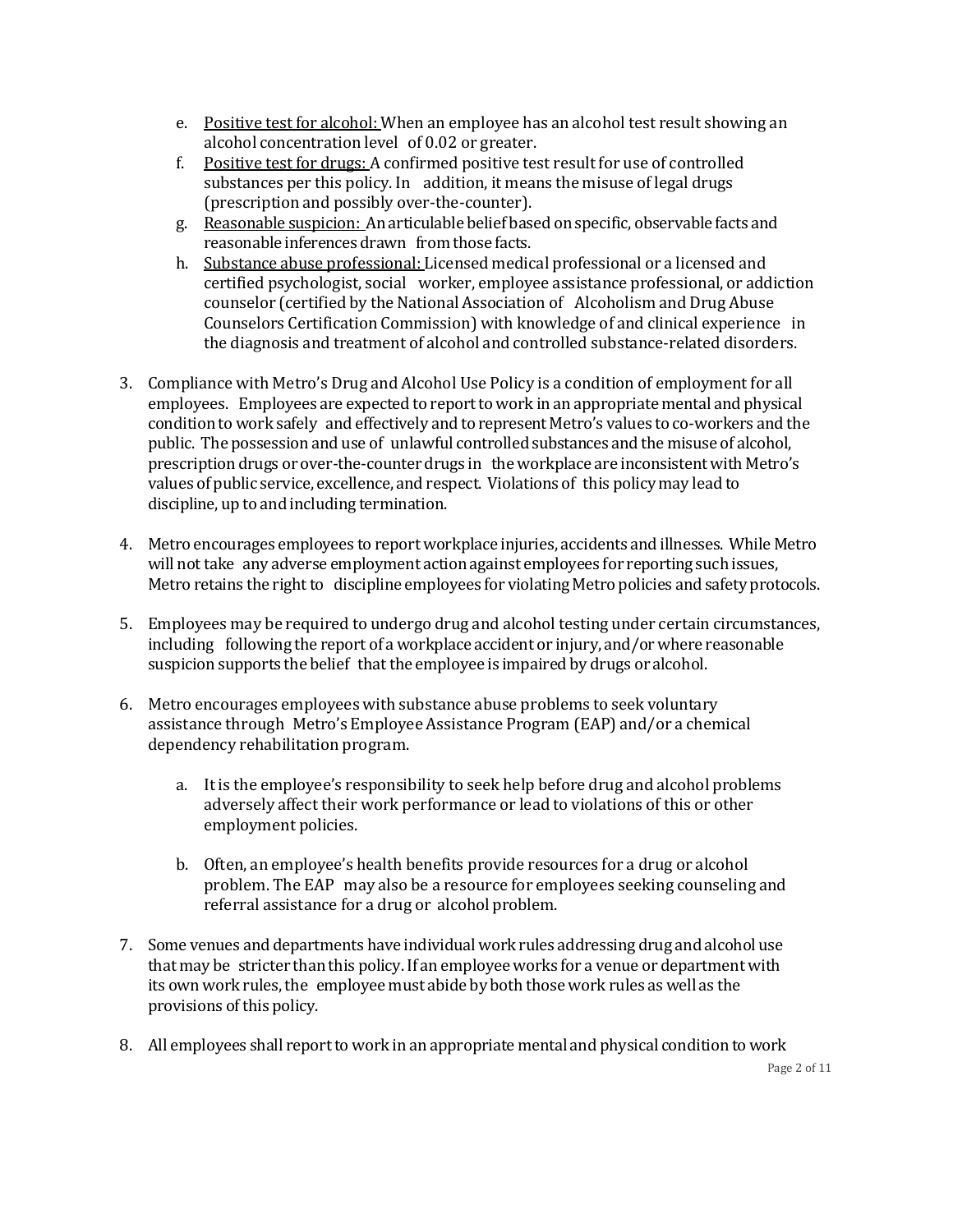safely and effectively. No employee shall report to work or engage in work while impaired by alcohol, controlled substances, including prescription drugs being used for a different purpose than as prescribed, and over-the- counter medications except as allowed below. The distribution, possession or use of alcohol, an unlawful controlled substance, or prescription drugs for which the employee does not have a current, valid prescription is prohibited in the workplace. These requirements apply:

- a. Duringwork hours for the employee, including rest and lunch breaks;
- b. In Metro vehicles and/or equipment;
- c. Intheworkplace.
- 9. This policy is not intended to restrict the lawful and appropriate use of alcohol when patronizing Metro's visitor venues or other premises outside of work hours as a member of the public.
- 10. The reasonable consumption of alcohol is permitted by Metro employees at work-related events, meetings or social gatherings that occur outside of normal work hours for the employee whether on Metro premises or elsewhere and whether those employees are officially representing the agency or not, provided alcohol is consumed in moderation and does notlead to impairment. Employees participating in such gatherings are expected to act responsibly and use good judgment.In no event may employees in such situations become impaired or actin such a manner as to embarrass Metro or bring the agency into disrepute. Examples of events where a responsible and moderate consumption of alcohol is permitted include professional gatherings such as conferences, commemorative or fund raising events with receptions and/or where dinner is served.
- 11. Under limited circumstances, the General Manager of Visitor Venues may approve a Business Development& HospitalityWaiver for the job-related purchase and consumption of alcohol at business development or hospitality events. Please see the Business Development & Hospitality Waiver at AppendixA for applicable rules and procedures.
- 12. The appropriate use of legal prescriptionand over-the-counter medication to treat a medical condition does not violate this policy, subject to the conditions listed below under Procedures (8).
- 13. A positive test result obtained through drug or alcohol testing conducted upon a determination of reasonable suspicionin accordancewith the procedures belowwill be sufficientto establish a violation of this policy.
- 14. An employee who engages in conduct that has the purpose or effect of interfering with the enforcement of this policy or its collection and testing procedures or refuses to consentto drug and alcohol testing required under this policy is subject to disciplinary action up to and including termination. The reason for the refusal to consentto testingwill be considered in determining the appropriate disciplinary action.
- 15. Prescription andOver-the-Counter Medication: This policy is not intended to prohibit the use of prescription and/or over-the-counter medication when taken in standard dosage and/or according to a physician's prescription. Employees may use such medication as long as it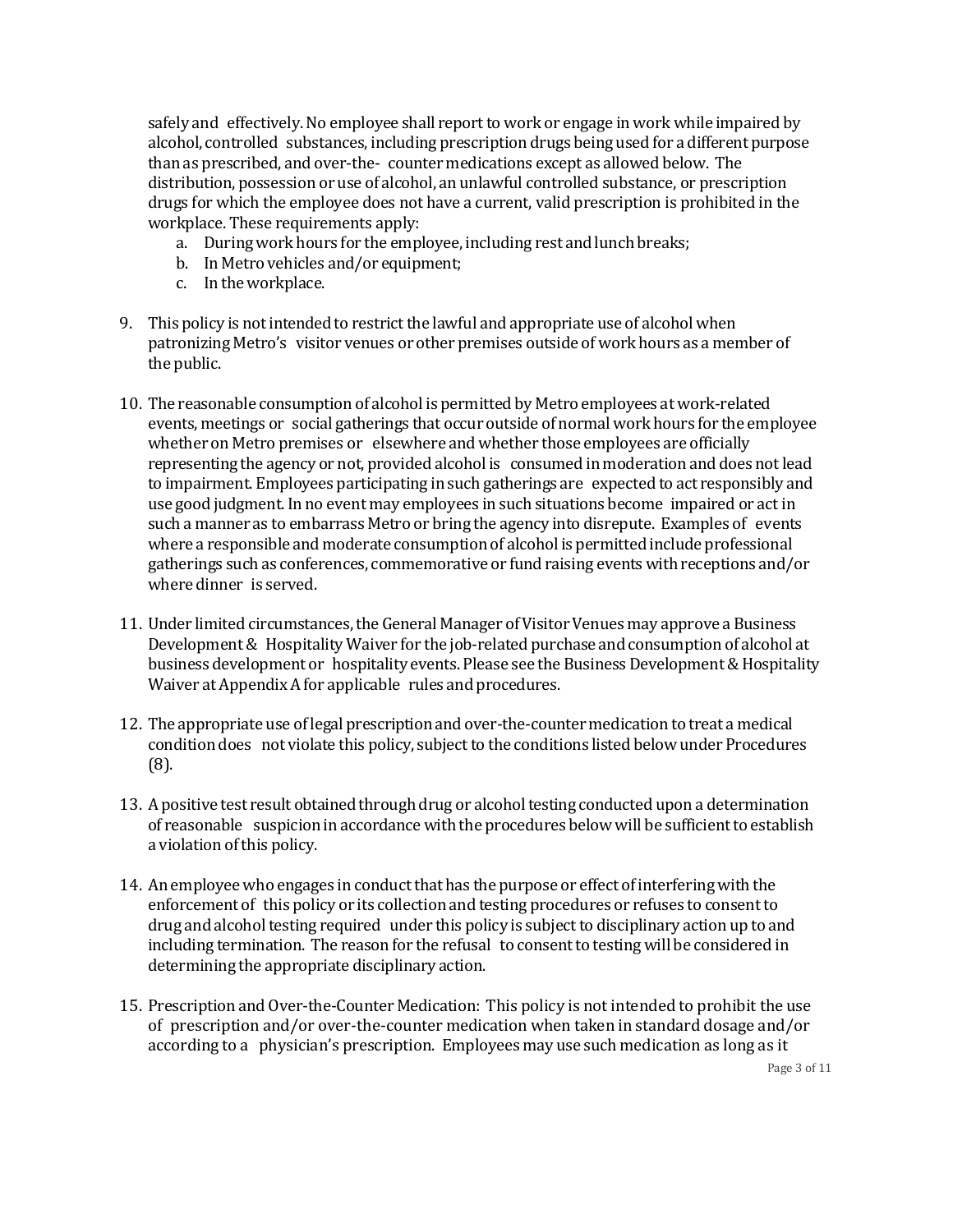does not interfere with their ability to safely and effectively perform the essential duties of their position.

- a. An employee taking prescribed or over-the-counter medications is responsible for consulting the prescribing physician and/or pharmacist to ascertain whether the medication may interfere with the safe performance of their job. If the use of a medication could compromise the safety of the employee, fellow employees or the public, it is the employee's responsibility to avoid unsafe workplace practices and call in sick following normal procedures.
	- i. If appropriate, the employee may seek medical leave under the Family and Medical Leave Act (FMLA) and/or the Oregon Family Leave Act (OFLA) and/or reasonable disability accommodation under the Americans with Disabilities Act(ADA).
	- ii. If an employee is taking medication that may impair work safety and effectiveness, they may be required to provide a release from their health care provider before returning to work. An employee who is not sure whether a medication or combination of medications will cause impairment should consult with his or her health care provider.
- b. An employee must immediately notify their supervisor if they are present at work while taking medication that contains a safety warning relevant to the employee's work duties, or that the employee knows may impede their ability to work safely. Depending on the circumstances and the nature of the employee's work duties, the supervisor may refer the matter to the Total Compensation Manager for guidance. The Benefits Division may follow up to request more information from the employee if needed to evaluate the employee's fitness for work.
	- i. The employee must only report the present or anticipated effects of the medication as they relate to the performance of the employee's work duties and any medical restrictions related to work issued by the employee's health care provider. For privacy reasons, the employee should not tell the supervisor the name or nature of the underlying condition. The Benefits Division may require additional information to evaluate the need for leave or modified duty.
	- ii. Modified duty may be provided consistent with Metro's Modified Duty for Non-occupational Conditions Policy.
	- iii. Medication that is known to cause drowsiness, dizziness or impaired perception, coordination or judgment must be reported because these effects can compromise safety regardless of the employee's specific work duties.
- c. The use of prescription or over-the-counter medication in a manner that is inconsistent with the prescription or patient information instructions may violate this policy if it interferes with work performance. It is a violation of this policy to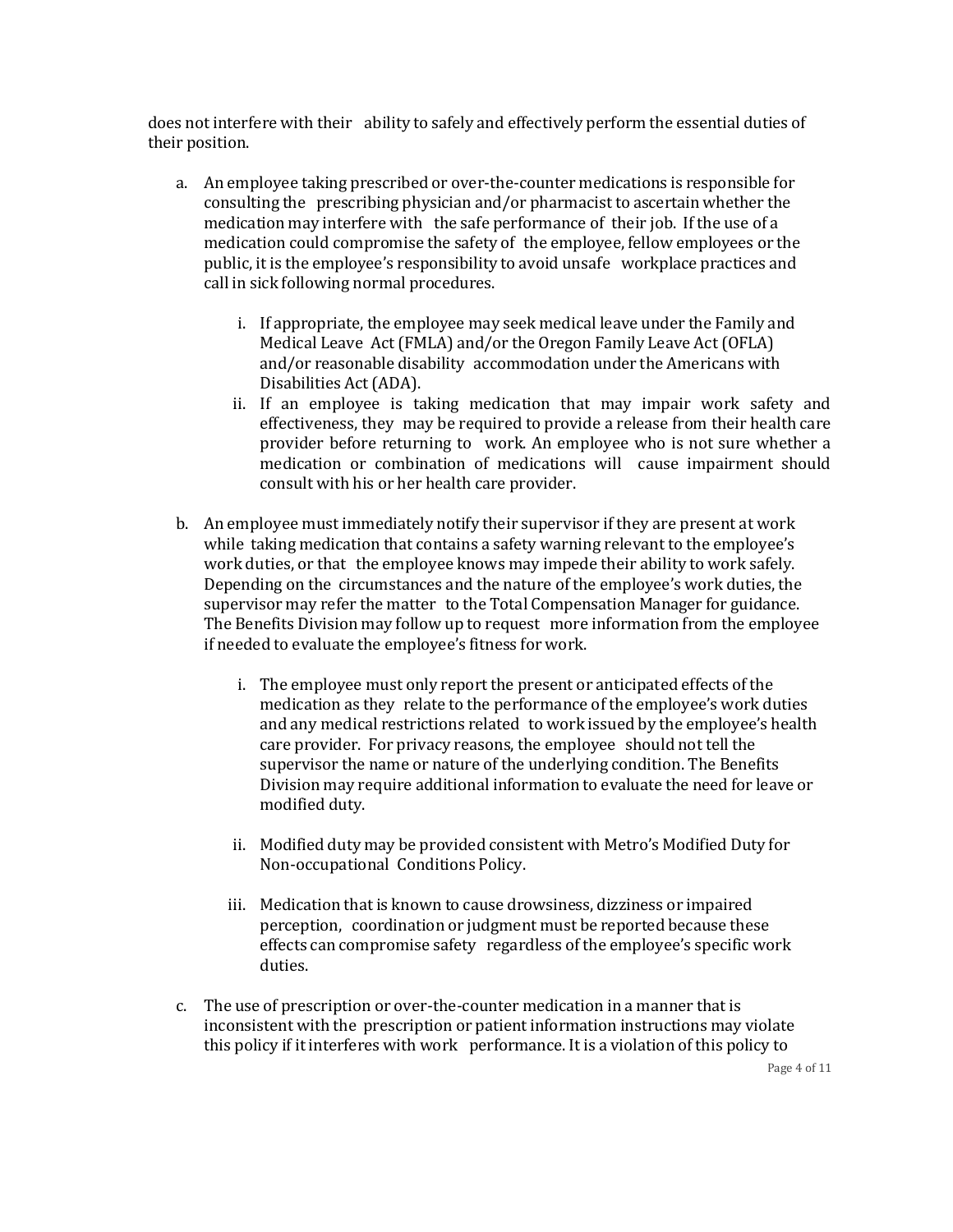intentionally misuse and/or abuse prescription medications.

- d. When an employee's work performance is affected by prescription medication, the employee may be required to submit a copy of a valid prescription.
	- i. The prescription must be current, lawfully issued by a health care provider with prescribing authority, and in the employee's name.
	- ii. The employee must provide this information to the Total Compensation Manager as soon as possible and no later than within 48 hours of the request.
- e. The use of medical marijuana is illegal under federal lawand is not excused under Metro's Drug and AlcoholUse Policy even if recommended by a health care provider. Metro is not legally required to reasonably accommodate the use of medical marijuana.
- f. All medical informationwill be kept confidential consistentwith applicable law.
- 16. Any employeewho observes or has knowledge of another employee on duty in a condition that poses a hazard to their own safety orwelfare or that of others due to drug or alcohol use shall report the information to his or her immediate supervisor, the employee's supervisor, or the Human Resources Director.

## **Drug-Related Convictions**

- 17. An employee who is convicted of any drug crime that occurred in the workplace or while on duty must notify the Human Resources Department in writing no later than five (5) calendar days after the conviction. Metro will take appropriate action within 30 days of notification.
	- a. If an employeewho performs any activity under a federal grant or contractis convicted for a drug offense occurring in the workplace or while on duty, Metro will notify the granting or contracting agency within 10 days, consistent with the requirements of the Drug-Free Workplace Act of 1988. Such notification will be at the direction of the Office ofMetroAttorney. This requirementapplies evenifthe employeeisnotpaidwithgrant funds.
- 18. Any Metro employee convicted for a drug crime that occurred in the workplace or while on duty may be determined to have violated this policy and may be subject to discipline, up to and including termination.

#### **Right to Inspect**

19. Entering Metro property constitutes consent to searches and inspections. Metro reserves the right to inspect, without employee consent, all areas and property over which Metro maintains joint or full control. There is no expectation of privacy and all Metro vehicles, equipment, offices, desks and lockers are subject to search by management.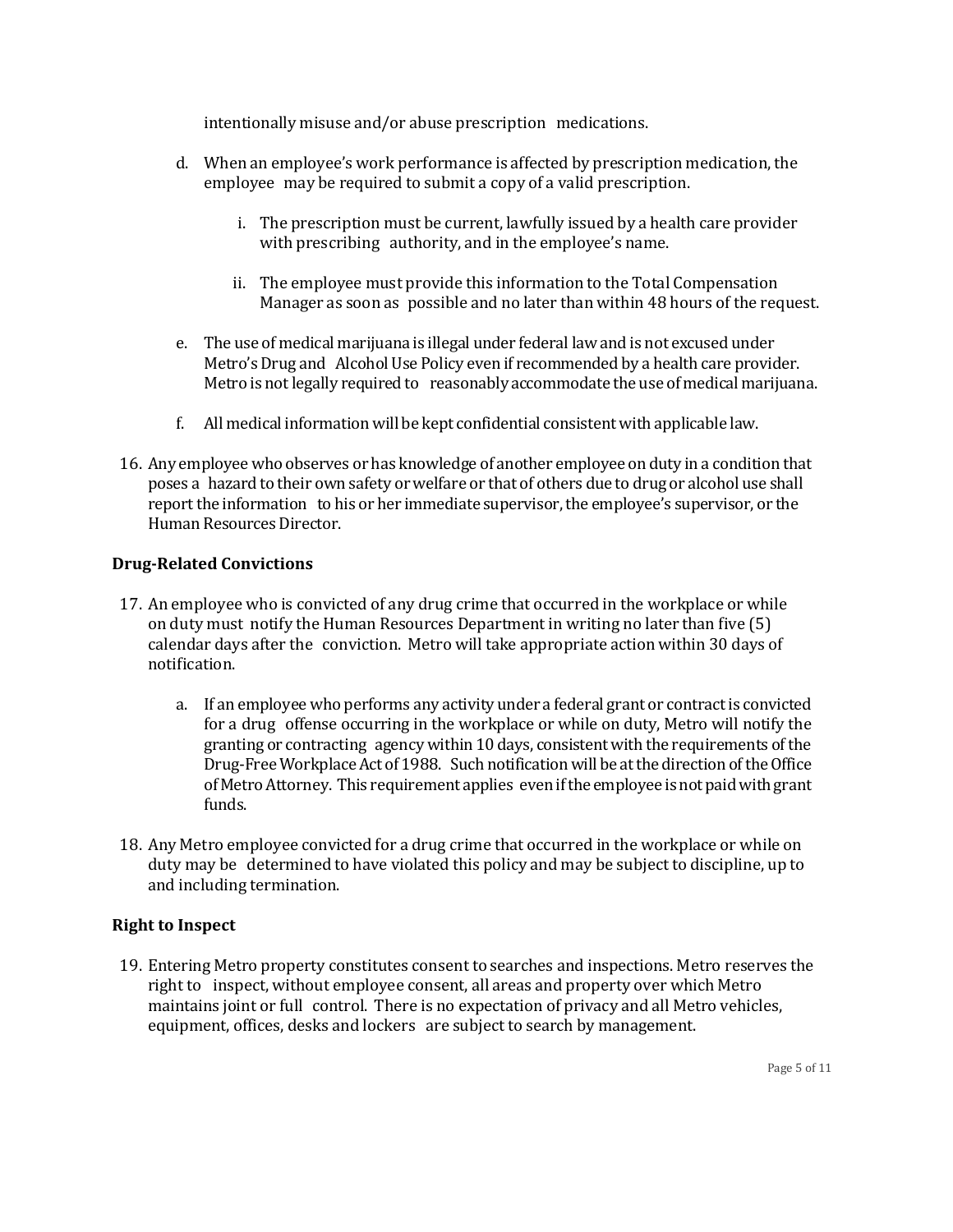- a. Inspections which are undertaken specifically to investigate violations of this policy shall be conducted in the presence of the employee, if practical. If the employee is not available, or if the employee so requests, a reasonable time will be allowed for a union representative or co-worker to be present before an inspection is conducted. This limitation on Metro's right to examine Metro property does not apply to property used jointly by more than one employee.
- b. Metro may not inspect an employee's person or personal property (e.g. car, purse, or backpack) without the employee's permission.
- 20. If there is reason to believe a crime may have been committed while on duty or involving Metro premises or property (e.g. possession of unlawful controlled substances, including on Metro grounds; driving with an open container of alcohol in the vehicle) management should secure the Metro premises/property in question and immediately notify the police and either the Human Resources Department or the Office of Metro Attorney. Inspections which could result in criminal prosecution should be conducted only by sworn law enforcement personnel.

## **Drug and Alcohol Testing**

- 21. Reasonable suspicion testing: Employees may be required, as a condition of continued employment, to submit to testing for drugs and/or alcohol when there is a reasonable suspicion to believe that the employee has used drugs or alcohol during work hours or is impaired by drugs or alcohol during work hours.
	- a. All managers who may be involved in the determination to require a reasonable suspicion drug and/or alcohol test will receive training to identify the physical, behavioral, and performance indicators of drug use and alcohol misuse.
	- b. The decision to require reasonable suspicion testing will be based on a trained manager's specific observations and reasonable inferences regarding indicators of improper drug and alcohol use, supported by the concurrence of a second trained manager.
	- c. Relevantindicators of improper drug or alcohol use include, but are notlimited to, an employee's appearance, odor, behavior, speech,work performance, and/or causing a workplace accident, and/or safety-related incident that results in injury, or damage to equipment, machinery, or vehicle.
	- d. The determination of reasonable suspicionwill be based on the totality ofthe circumstances in recognition of the fact that these indicators may be caused by conditions other than drug and alcohol use.
- 22. Commercial Drivers: All employees who hold a Commercial Drivers' License (CDL) and operate commercial vehicles on behalf of Metro will be subject to the federally-mandated drug and alcohol testing requirements of the Federal Motor Carrier Safety Administration (FMCSA) in addition to the other requirements of this policy.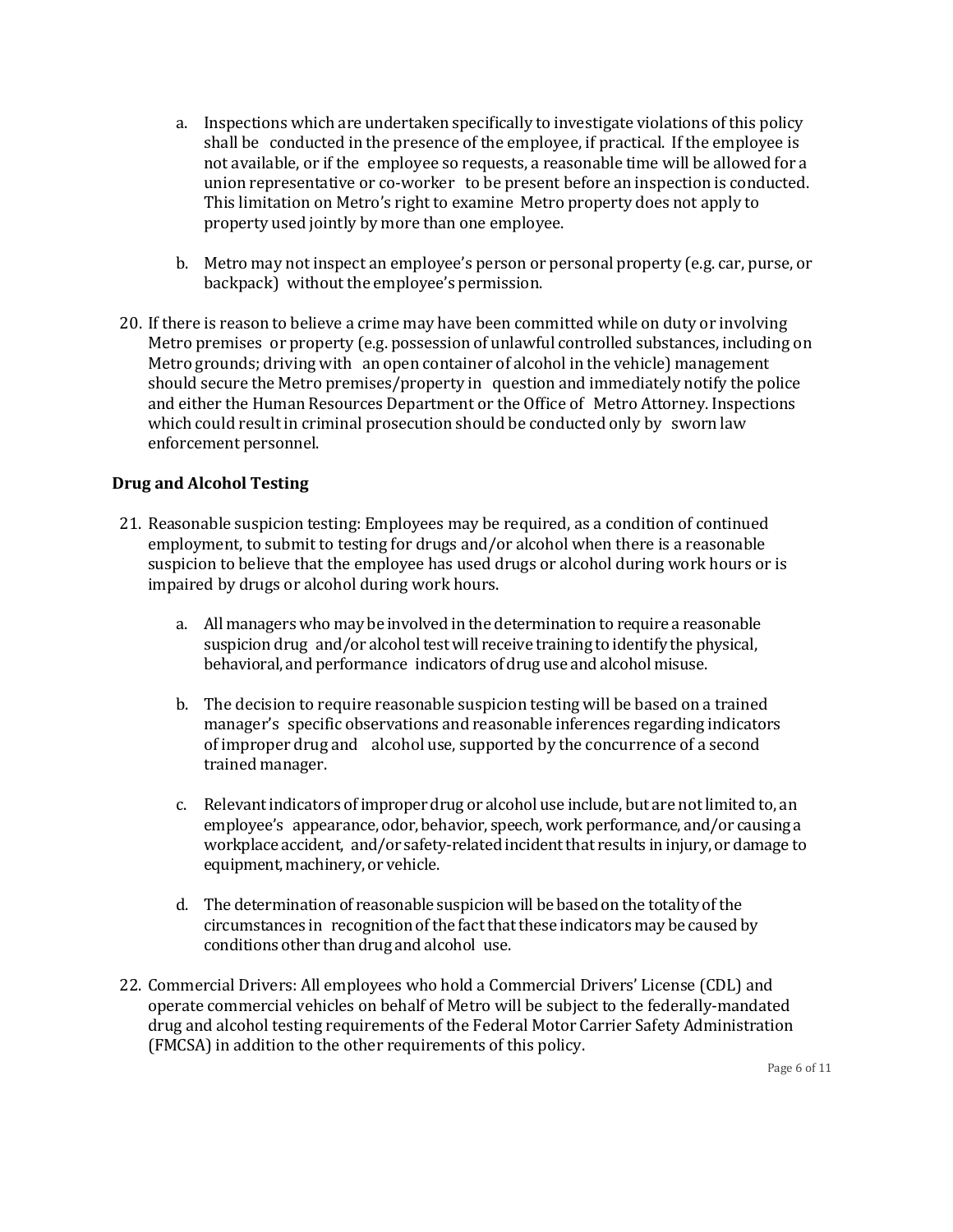- a. Before performing an alcohol or controlled substances test required by the FMCSA, Metro will notify the employee that the test is required under those regulations.
- b. If a CDL driver engages in conduct prohibited by the Drug and Alcohol Use Policy, before returning to duty in an assignment requiring the performance of a "safety-sensitive function," they must pass a return-to-duty drug and alcohol test.
	- i. Safety-sensitive functions include, but are not limited to, the following: inspection activities; activities involving the servicing or conditioning of commercial motor vehicles; driving a commercial motor vehicle or time spent therein; loading or unloading a commercial vehicle; supervising or otherwise assisting in the loading or unloading ofthe vehicle; remaining in readiness to operate the vehicle, or in giving or receiving receipts for shipments so loaded or unloaded; and all time repairing, obtaining assistance, or remaining in attendance upon a disabled commercial motor vehicle.
- c. Ongoing follow-up drug and/or alcohol testing may be required for CDL drivers found to have violated the Drug and Alcohol Use Policy. Follow-up drug or alcohol testing shall only be conducted during, just preceding or just after the performance of"safety-sensitive functions."
	- i. The number and frequency of such follow-up alcohol and/or controlled substance tests shall be directed by a substance abuse professional, but will consist of a minimum of 6 tests within the first 12 months following the employee's return to duty, but will not continue beyond 60 months.
	- ii. The tests may be unannounced.
- 23. Testing procedures and protections
	- a. A represented employee who is required to submit to a drug and/or alcohol test based on reasonable suspicion will be informed of a right to representation by a union representative; however, the securing of such a representative, if requested, shall not unreasonably delay the testing.
	- b. An employee who has been notified that they will be required to submit to a drug and/or alcohol test must report immediately to the collection site designated by Metro. The employee will be transported to and from the collection site by two Metro managers or supervisors. The employee will not be permitted to use restroom facilities, consume beverages, or smoke until specimen collection is completed.
	- c. All drug and alcohol testing will be conducted in a manner that assures a high degree of accuracy and reliability by using techniques, standards, chainof custody procedures, and equipment and laboratory facilities that have been approved, or are comparable to those certified, by the U.S. Department of Health and Human Services.

Page 7 of 11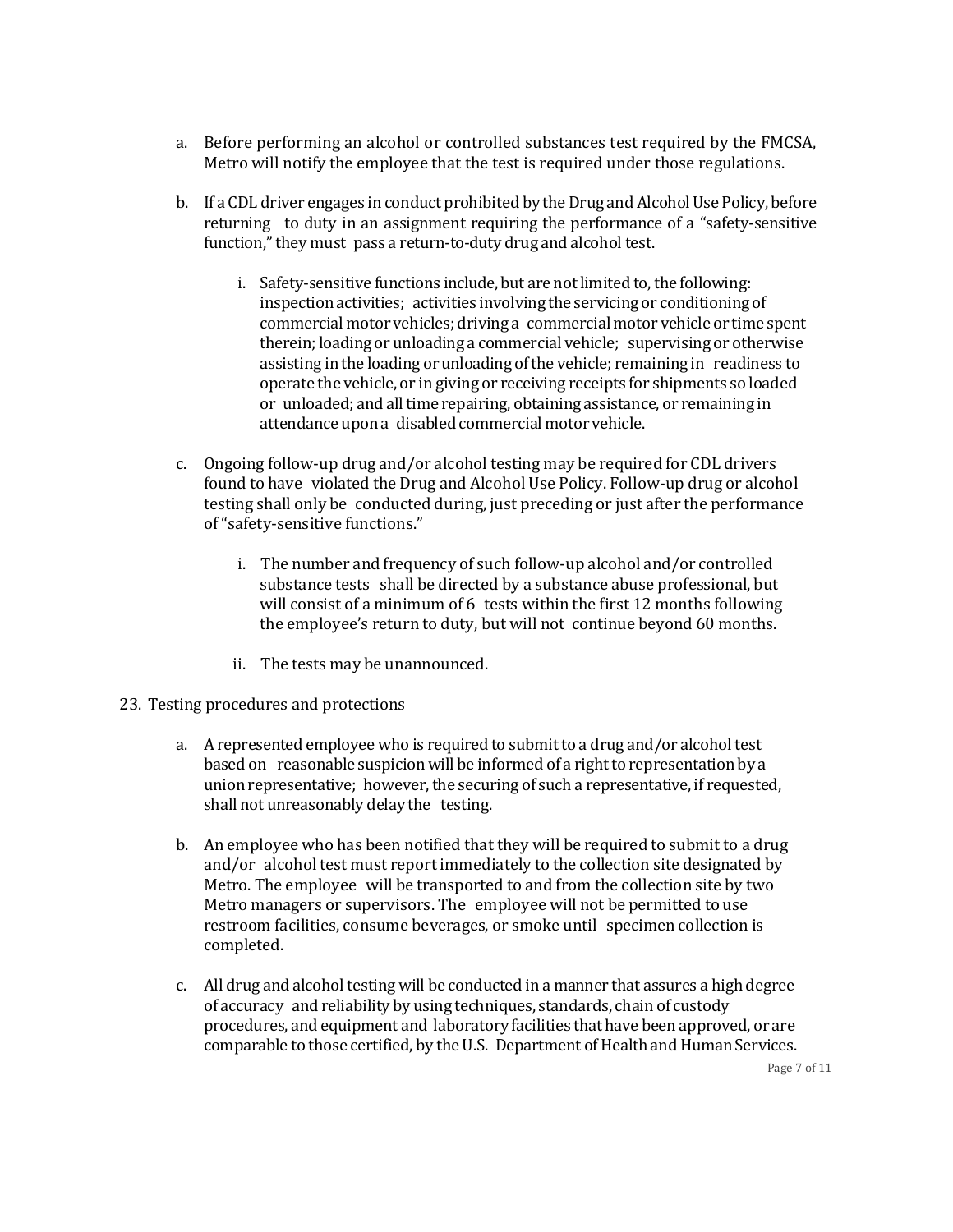- d. Employees will have an opportunity to disclose any prescription medication to the testing facility to ensure that the use of lawfully prescribed medication will not result in a positive test result. This information will not be shared with Metro.
- 24. Confidentiality: Laboratory reports or test results will be retained in an employee's confidential medical file maintained by the Benefits Division. The reports or test results may be disclosed to Metro management on a strictly need-to-know basis and to the tested employee upon request. Disclosures without patient consent may also occur when:
	- a. The information is compelled by law or by judicial or administrative process;
	- b. The information has been placed at issue in a formal dispute between the employer and employee;
	- c. The information is needed by medical personnel for the diagnosis or treatment of a patient who is unable to authorize disclosure.
	- d. An employee may provide written authorization to allow a union representative to view or obtain copies of this information.

## **Consequences for violating Metro's Drug and Alcohol Use Policy**

- 25. A violation of any part of the Drug and Alcohol Use Policy may result in discipline, up to and including termination, in accordance with disciplinary rules established by Metro policy or a collective bargaining agreement.
- 26. Any employee who has tested positive for drugs or alcohol, engaged in conduct that has the purpose or effect of interferingwith the enforcement ofthe policy or its collection and testing procedures, or refused to be tested may be referred to a Substance Abuse Professional (SAP) for evaluation. The employee's willingness to accept a SAP referral and cooperate with a SAPrecommended course oftreatment will be considered a mitigating factor in any disciplinary action arising from the employee's violation of the Drug and Alcohol Use Policy.

#### 27. Responsibilities

- a. Employees/Interns:
	- i. Do not report to work or engage in work while impaired by alcohol, controlled substances, or any other disabling substance, including prescription drugs and over-the-counter medications. Do not consume alcohol or controlled substances at work, before reporting to work, or during break periods. You may only consume alcohol in limited circumstances as described in Procedures Section 3, or when covered by the Business Development & Hospitality Waiver (Appendix A) and subject to prior manager approval.
	- ii. Do not engage in the unlawful possession, distribution, manufacture or use of alcohol or any controlled substance at any time in the workplace, in a Metro-owned or operated vehicle or equipment.
	- iii. Immediately notify your supervisor when you are at work and using any medication that contains a safety warning relevant to your work duties, or that you know may impede your ability to work safely. If you are not sure if it could impact your work performance or ability to work safely, err on

Page 8 of 11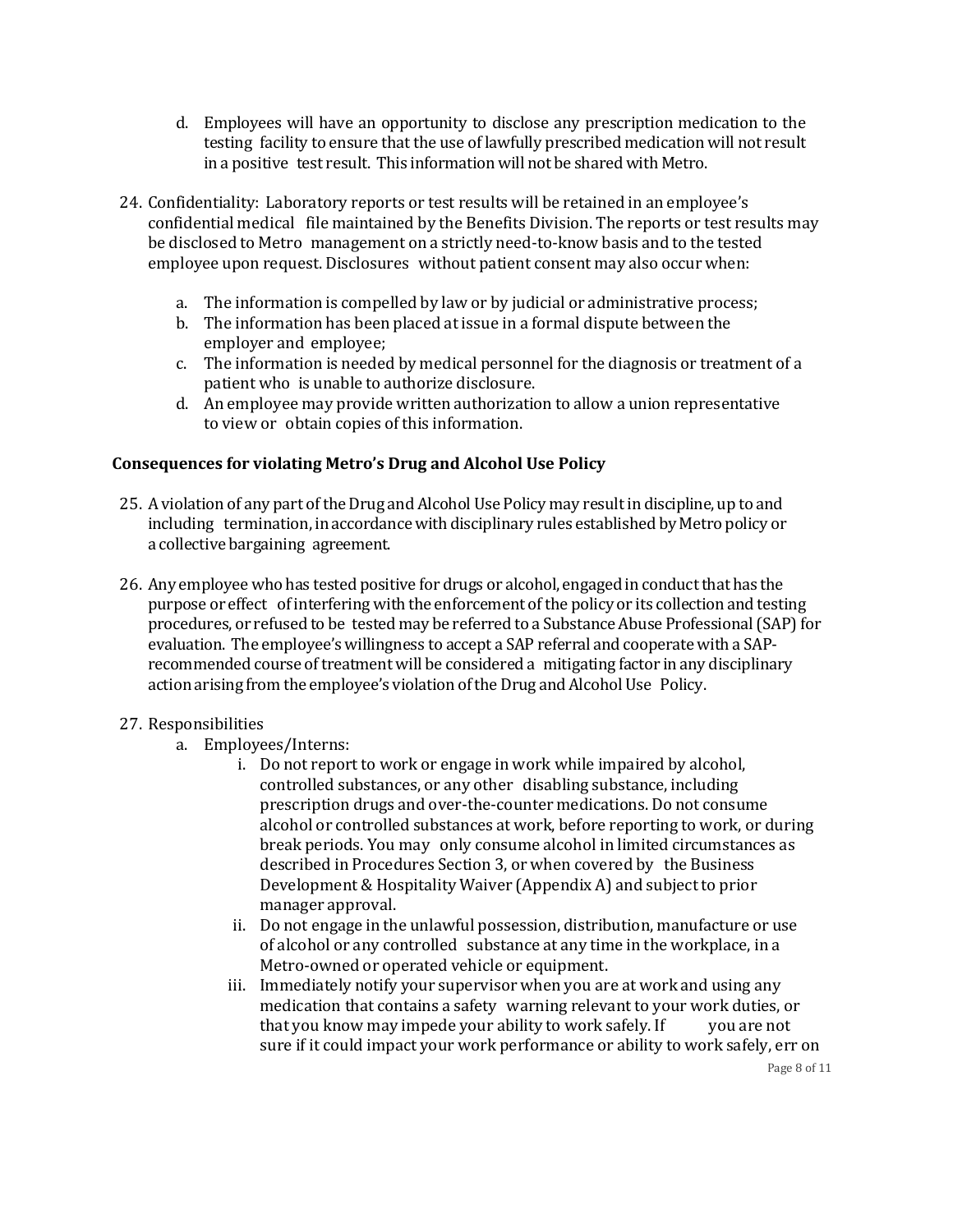the side of informing your supervisor. You do not have to tell your supervisor about the medical condition for which you are taking the medication.

- iv. If you are convicted of a drug-related crime which occurred in the workplace or while on duty, report the conviction to the Human Resources Department no later than 5 calendar days after the conviction.
- v. If you observe or have knowledge of another employee on duty in a condition which poses a hazard to their own or others' safety or welfare due to drug and alcohol use, report the information to his or her immediate supervisor, your supervisor, or the Human Resources Director.
- vi. If you have a substance abuse problem, seek assistance before drug and/or alcohol problems adversely affect your ability to perform your job or compromise your ability to comply with this Policy.
- b. Supervisors/Managers:
	- i. Attend training regarding the Metro Drug and Alcohol Policy and the physical, behavioral, and performance indicators of probable drug use and alcohol misuse.
	- ii. Monitor the workplace and ensure compliance with this Policy.
	- iii. Contact HR if any question arises about an employee's fitness to work due to the use of prescription or non-prescriptionmedications.
	- iv. Send any medical documents received from the employee directly to Human Resources Benefits Division without keeping a copy. Maintain confidentiality of any medical records received.
	- v. Inform employees who exhibit signs of drug or alcohol-related performance or behavioral problems that confidential employee assistance for drug and alcohol abuse, and other personal issues, is available through Metro's Employee Assistance Program. Do not refer the employee to EAP in lieu of sending the employee for reasonable suspicion testing when appropriate under this Policy.
	- vi. Advise an employee of their right to have either an available union representative (if any) or a co-worker present during an investigatory interview.
	- vii. Appropriately and immediately investigate any apparent violation of this Policy in consultation with Human Resources.
	- viii. Notify CDL drivers if a drug or alcohol test is required by the Federal Motor Carrier Safety Administration (FMCSA).
- c. Human Resources
	- i. Notify all employees of this Policy.
	- ii. Provide training to all managers.
	- iii. Serve as a resource to managers who are investigating policy violations.
	- iv. Maintain contracts with appropriate resources to administer drug testing and the Employee Assistance Program.
	- v. Advise supervisors/managers and employees about the availability of the Employee Assistance Program for counseling on drug and alcohol abuse and related performance issues.
	- vi. Maintain the confidentiality of laboratory reports and other medical information.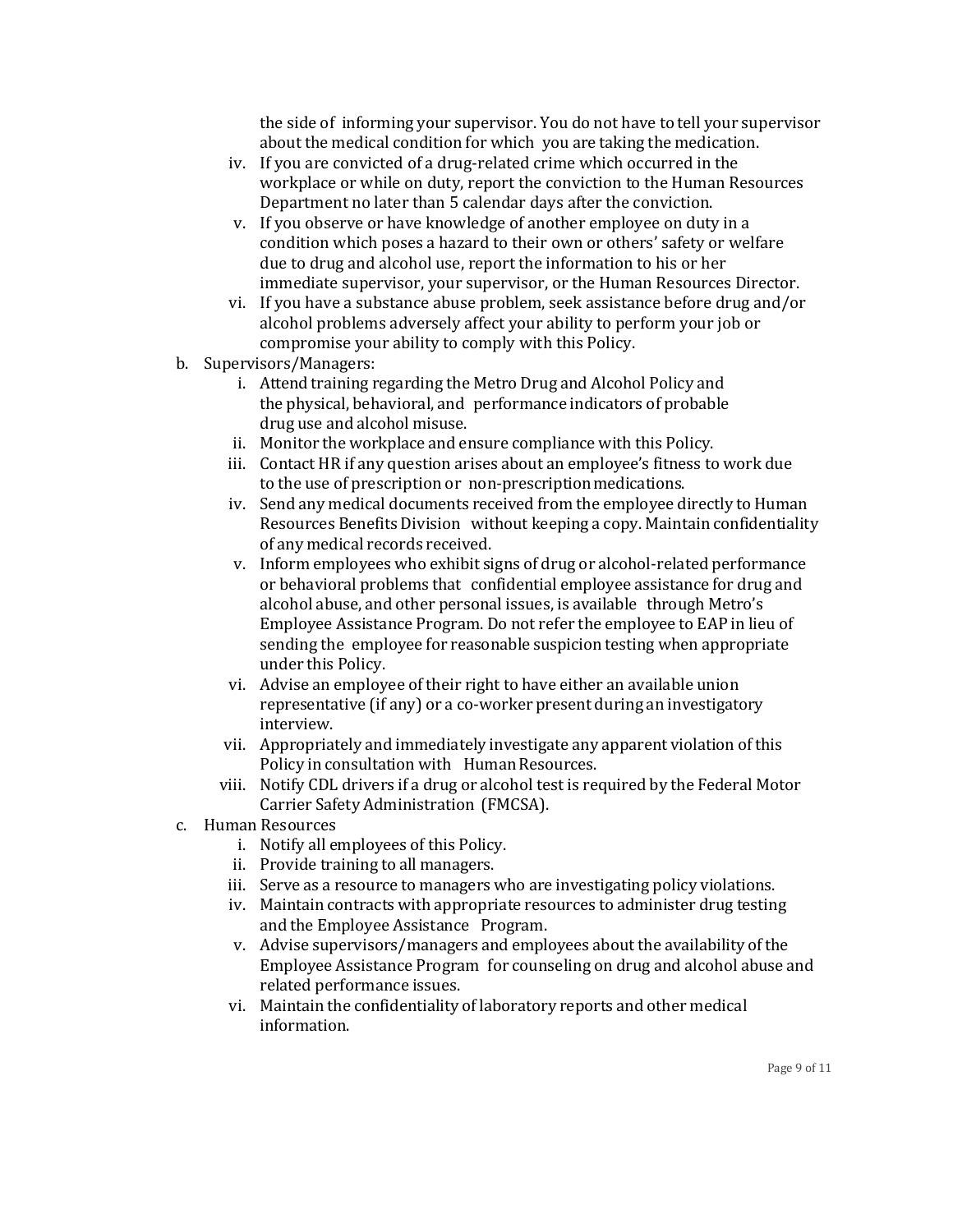## **Attachments**

Appendix A – Business Development & Hospitality Waiver

#### **References**

Drug-Free Workplace Act of 1988 Federal Motor Carrier Safety Administration (FMCSA) Regulations, 39 CFR 382 et seq. Recording and Reporting Occupational Injuries and Illness, 29 CFR 1904 Driving and Vehicle Use Policy